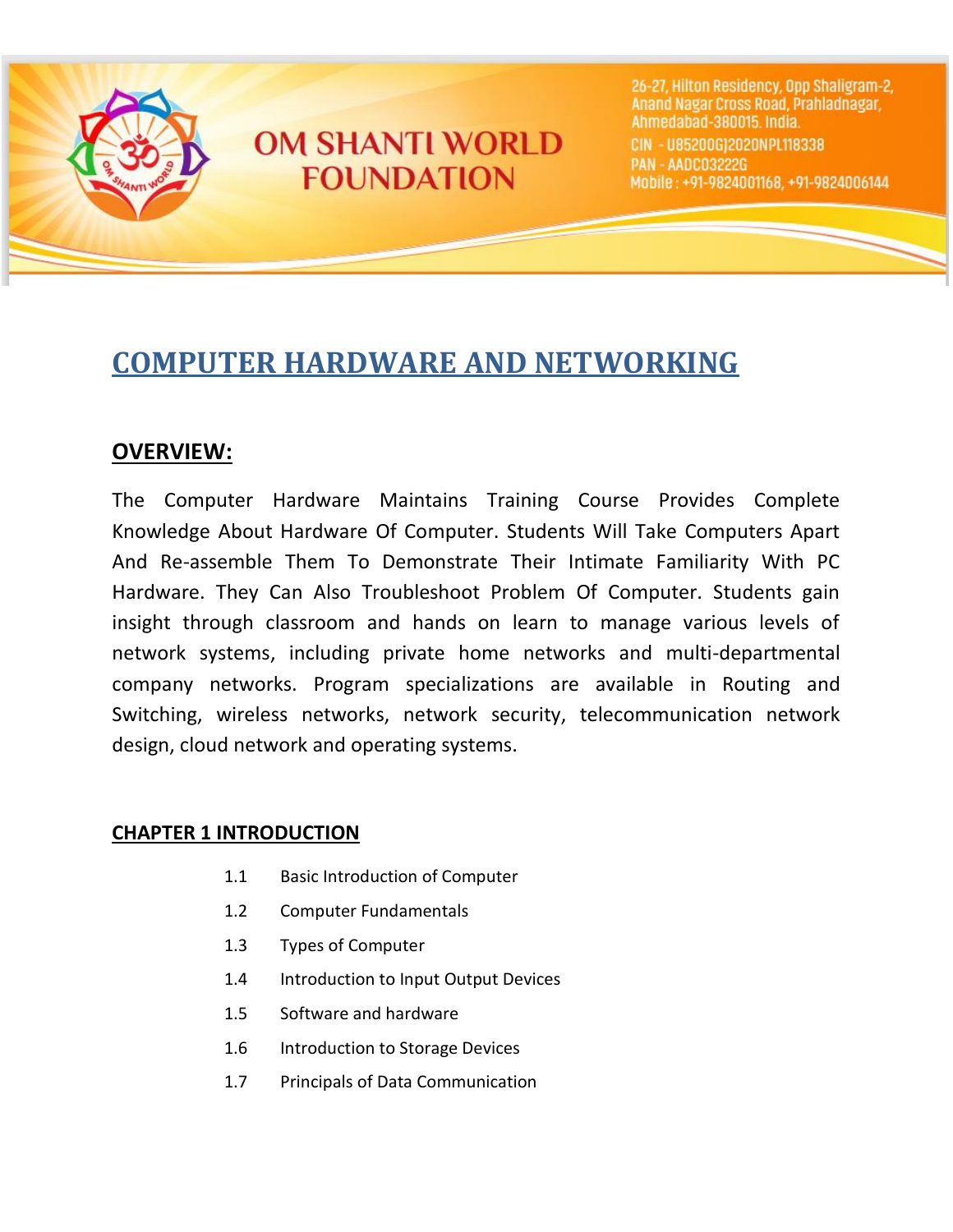

26-27, Hilton Residency, Opp Shaligram-2, Anand Nagar Cross Road, Prahladnagar, Ahmedabad-380015. India. CIN - U85200G)2020NPL118338

**PAN - AADC03222G** Mobile: +91-9824001168, +91-9824006144

### **CHAPTER 2 BASIC NETWORKING CONCEPTS**

- 2.1 Network topologies:
	- 2.1.1 LAN, WAN, MAN, PAN, CAN.
- 2.2 Networking Model
	- 2.2.1. The OSI model
	- 2.2.2. TCP/ IP Model
- 2.3 Network adapters
- 2.4 Introducing Protocols
	- 2.4.1 TCP & UDP
	- 2.4.2 Telnet
	- 2.4.3 FTP
	- 2.4.4 HTTP
	- 2.4.5 HTTPS
	- 2.4.6 DNS
	- 2.4.7 DHCP
- 2.5 Cabling, Connectors and troubleshooting

#### **CHAPTER 3 ASSEMBLING AND INSTALLATION**

- 3.1 Hardware Configuration
- 3.2 Opening the PC and identification
- 3.3 Study of different blocks
- 3.4 Assembling PC
- 3.5 Disassembling PC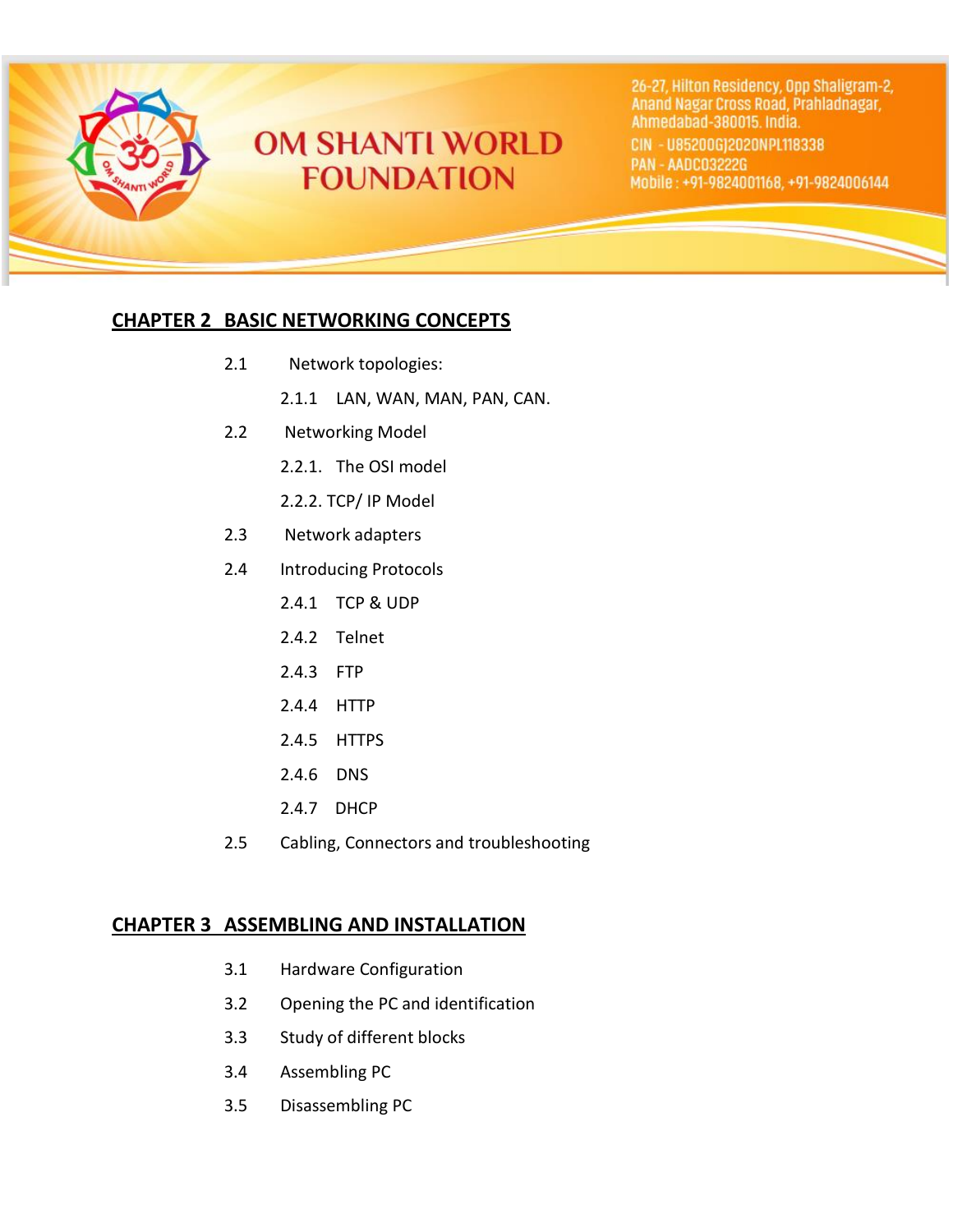

26-27, Hilton Residency, Opp Shaligram-2, Anand Nagar Cross Road, Prahladnagar, Ahmedabad-380015. India. CIN - U85200G)2020NPL118338 **PAN - AADC03222G** Mobile: +91-9824001168, +91-9824006144

- 3.6 Introduction of Operating System
- 3.7 Installing Operating System
- 3.8 Formatting Operating System

## **CHAPTER 4 INTRODUCTION TO VARIOUS NETWORKING DEVICES**

- 4.1 Hubs
- 4.2 Modems
- 4.3 Switches
- 4.4 Routers
- 4.5 Wired and Wireless technology

## **CHAPTER 5 TROUBLESHOOTING IN PC**

- 5.1 Basic Trouble shooting during the assembling
- 5.2 Basic troubleshooting of PC

#### **CHAPTER 6 NETWORK BASIC AND CONFIGURATION**

- 6.1 Setting IP addresses
- 6.2 Sharing files and folders
- 6.3 Network troubleshooting
- 6.4 PING test, ipconfig etc.